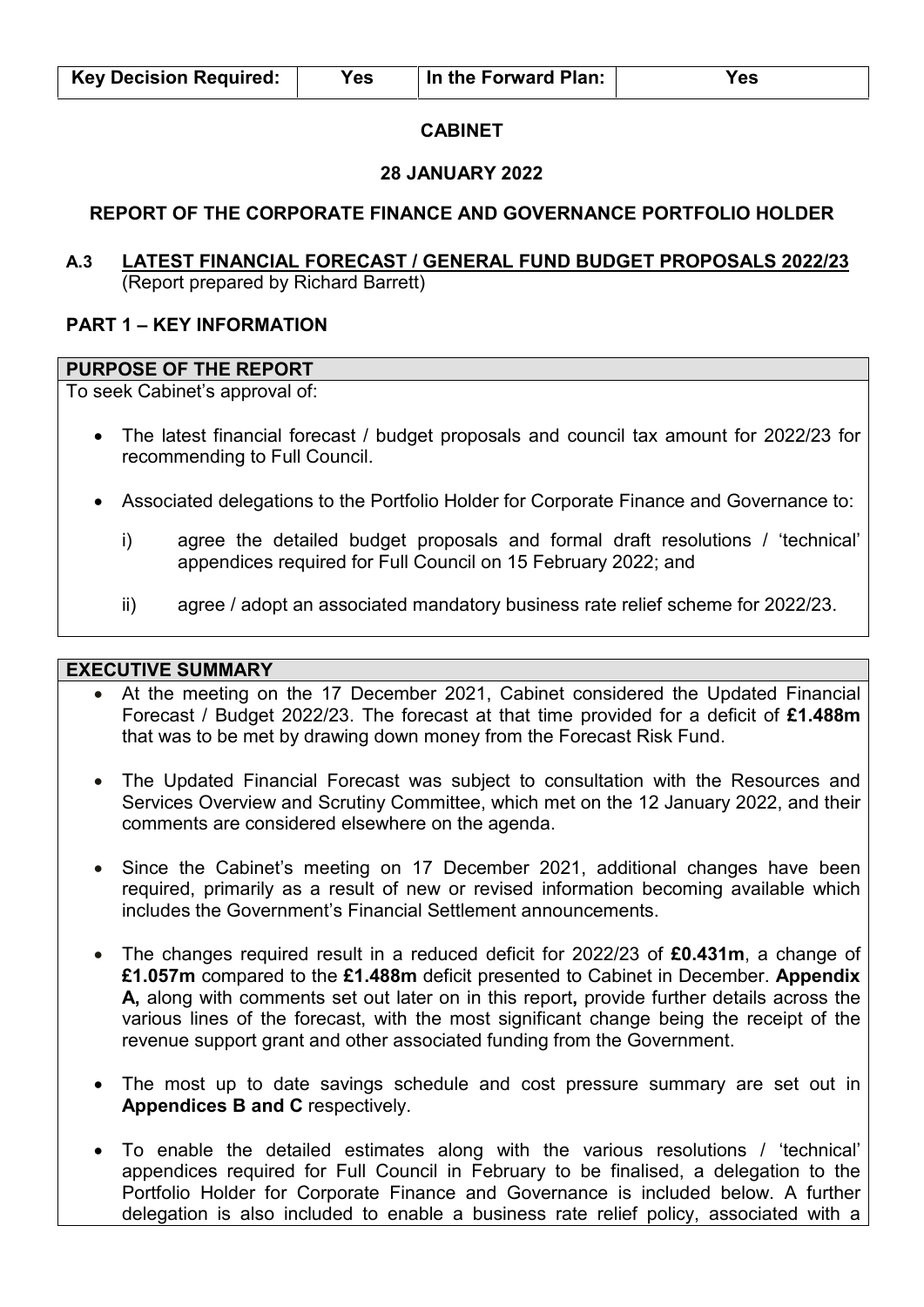2022/23 mandatory Government relief scheme, to be finalised in advance of bills being printed and sent out before the start of the financial year.

- The budget position set out in this report may change, as further adjustments could be required as part of finalising the budget for presenting to Council on 15 February 2022, with a further delegation included in the recommendations to reflect this.
- Based on the final proposed budget for 2022/23, the Council Tax requirement is **£9.112m,** which is based on a £5 increase for this Council's services, with a Band D council tax of **£182.64.** These figure will remain unchanged and therefore will be reflected in the various budget resolutions / 'technical' appendices proposed to be delegated to the Portfolio Holder for Corporate Finance and Governance.
- The Council's annual budget and the district and parish elements of the council tax will be considered by Full Council on 15 February 2022 with approval of the 'full' council tax levy for the year being considered by the Human Resources and Council Tax Committee later in February 2022.
- Similarly to last year, the approval of the associated Treasury Strategy for 2022/23 for consultation with the Resources and Services Overview and Scrutiny Committee is recommended to be delegated to the Portfolio Holder for Corporate Finance and Governance.
- Although this report relates to the proposed budget for 2022/23, a recommendation is also included below to respond to a relatively urgent matter relating to the purchase of additional audio and visual equipment to enhance / complement the facilities available in the new committee room in the Town Hall and to continue with live streaming of meetings.

# **RECOMMENDATION(S)**

### *Cabinet approves:*

- **a) The latest financial forecast set out in Appendix A, along with the savings and cost pressures set out in Appendix B and C respectively that form the firm proposals for the 2022/23 budget and** *recommends to Full Council:* 
	- **(i) A Band D Council Tax for district services of £182.64 for 2022/23 (a £5 increase), along with the associated council tax requirement of £9.112m.**
- **b) a delegation to the Portfolio Holder for Corporate Finance and Governance, to agree the 'technical' appendices and resolutions for the budget proposals for recommending to Full Council on 15 February 2022;**
- **(c) that subject to (b) above, in consultation with the Leader and the Corporate Finance and Governance Portfolio Holder, the Chief Executive reports directly to Council in respect of the formal resolutions necessary to implement the Executive's budget proposals along with any late information or notifications received from the Government;**
- **(d) a delegation to the Portfolio Holder for Corporate Finance and Governance, to agree / adopt a Retail, Hospitality and Leisure mandatory business rate relief scheme for 2022/23;**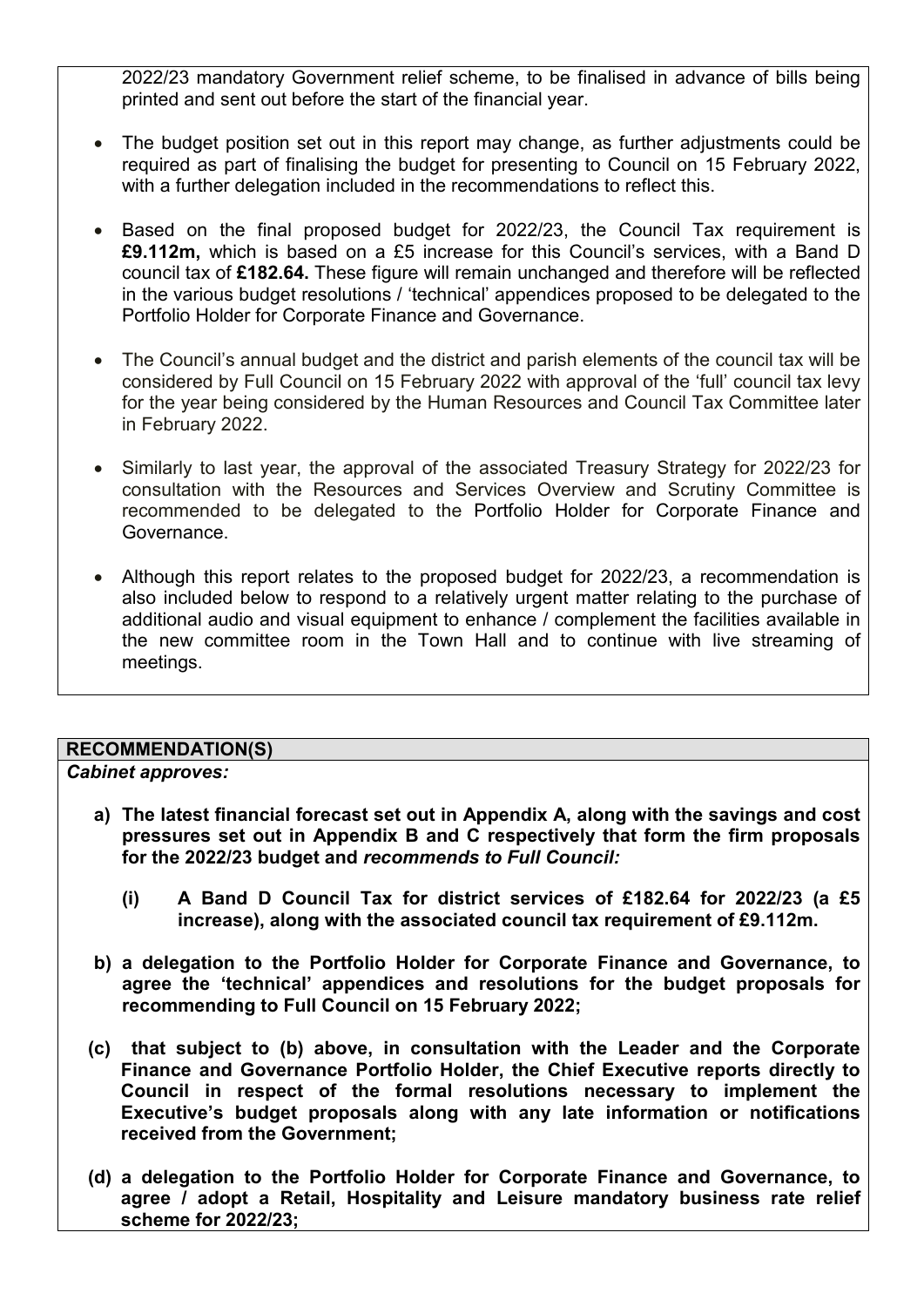- **(e) that in respect of the Treasury Strategy 2022/23, delegation be given to the Portfolio Holder for Corporate Finance and Governance to approve the draft Strategy for consultation with the Resources and Services Overview and Scrutiny Committee; and**
- **(f) that in respect of the in-year budget for 2021/22, £0.064m is added to the Capital Programme to enable the purchase and installation of additional audio and visual equipment associated with the 'live streaming' of meetings and improving the quality of sound within the new committee room, which will be funded by adjustments elsewhere within the overall 2021/22 budget as identified by the Assistant Director (Finance & IT), in consultation with the Portfolio Holder for Corporate Finance and Governance.**

# **PART 2 – IMPLICATIONS OF THE DECISION**

### **DELIVERING PRIORITIES**

The forecasting and budget setting process will have direct implications for the Council's ability to deliver on its objectives and priorities. At its heart, the 10-year approach to the forecast seeks to establish a sound and sustainable budget year on year through maximising income whilst limiting reductions in services provided to residents, business and visitors.

2022/23 sees the start of the development of a zero based approach to budget setting, which is one of the Council's key priorities as it forms one of the most important elements of delivering a sustainable budget year on year.

# **FINANCE, OTHER RESOURCES AND RISK**

**Finance and other resources** 

The financial implications are set out in the body of the report.

Although the availability of financial resources is a key component in the delivery of services there will also need to be appropriate input of other resources such as staffing, assets and IT.

### **Risk**

There are significant risks associated with forecasting such as cost pressures, inflation and changes to other assumptions that form part of the financial planning process. There are a number of areas that could lead to additional expenditure being incurred, such as: -

- Economic environment / instability:
- Emergence of additional cost pressures;
- Changes to the local authority funding mechanisms such as the Government's fairer funding review that is still expected;
- New legislation placing unfunded duties on the Council or reducing the level of the Council's core funding;
- Local or national emergency;
- Income is less than that budgeted for, including business rate income retained locally.
- On-going impact from the COVID 19 pandemic

One of the primary risks introduced by the COVID 19 crisis is the potential medium to longerterm impact to key income streams for the Council such as from council tax, business rates and general fees and charges.

Although income from council tax and business rates is seeing the continuing trend of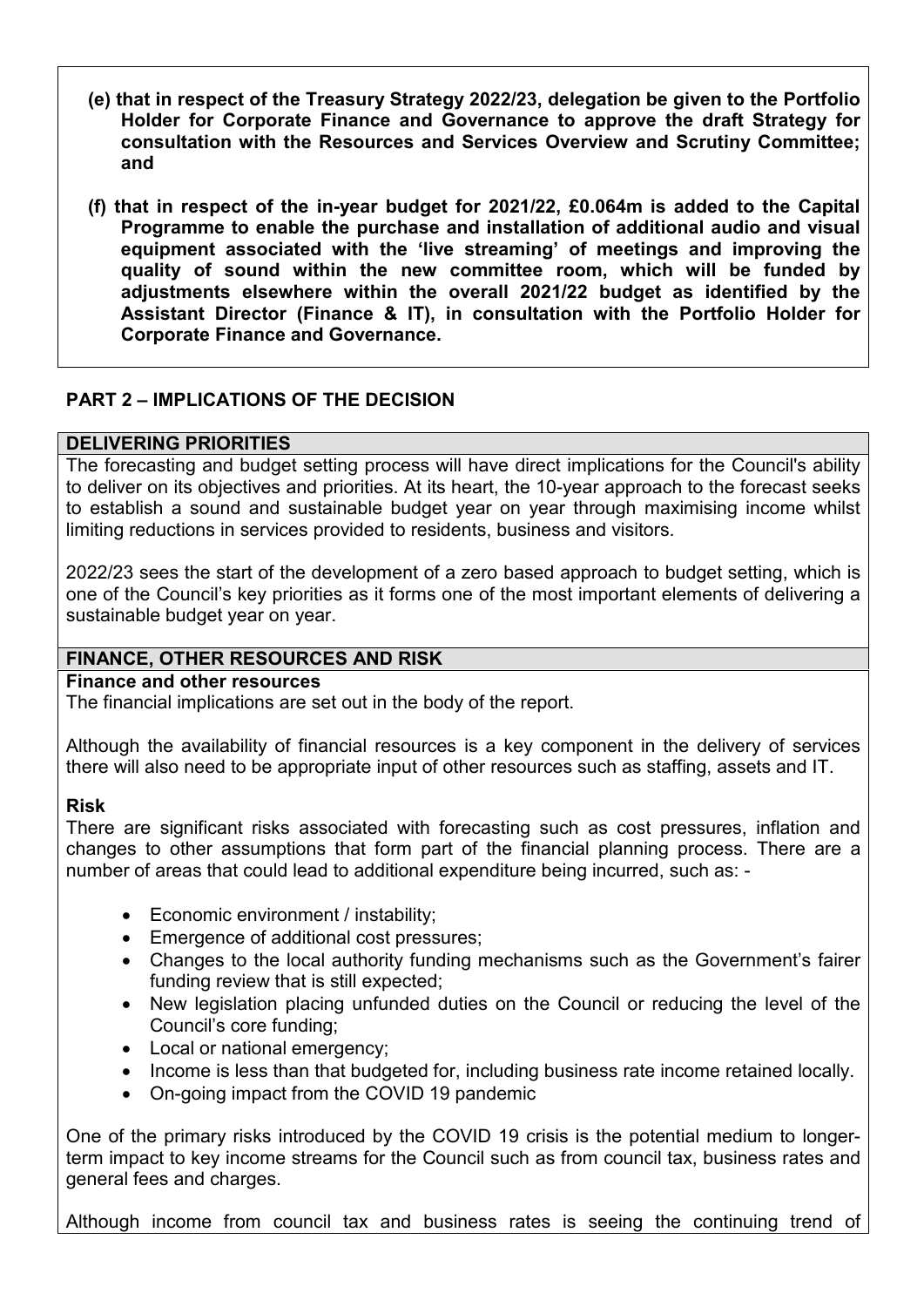recovering back to pre-COVID 19 levels, there remains a secondary impact in areas of the budget such as court costs (existing annual income budget of **£0.323m**) and money receivable under the terms of the council tax sharing agreement with the major preceptors (existing annual income budget of **£0.631m**). In addition, the timing and trajectory of the recovery in fees and charges within leisure centres remains a key financial risk. Although it is expected that the above are expected to continue to recover over the course of the year, they will remain under review as part of the on-going development of the budget and as part of future quarterly financial performance reports.

In addition to the above, there remains a number of unmitigated cost pressures set out within **Appendix C.** However it is proposed to review these during the year where managed interventions may be necessary and as part of developing the long term forecast in later years. As part of the on-going development of the budget, there may also be opportunities to fund them on a one-off basis from elsewhere within the budget or via additional funding that may become available via the Local Government Financial Settlement.

However, given the significant risk that the above presents, it is proposed to underwrite this risk via re-focusing the existing Building for the Future Reserve. As highlighted later on in this report, this reserve has been used to fund the Council's pension deficit payments upfront, which in turn has generated significant annual revenue savings. This upfront payment is repaid over three years, which is built into the underlying budget. The estimated balance in this reserve at the end of March 2022 is **£1.654m,** which is therefore available to underwrite identified risks during 2022/23.

The specific risk to income budgets should be seen as separate from the underlying risk to the forecast, which are underwritten via the Forecast Risk Fund. As previously discussed, the Council's ability to financially underwrite the wider forecast is an important element of the 10 year plan. As with any forecast, some elements of income and expenditure will be different to that forecasted. It is fair to say that many may offset each other over the longer term. However, an update against the two important aspects to how this is being managed are as follows:

- 1) **£2.704m** remains within the Forecast Risk Fund (excluding 2021/22 contributions) to support the budget in future years. This money is available to be drawn down if the timings within the forecast differ in reality and the net position is unfavourable compared to the forecast in any one year. Based on the current position, it is proposed to draw down **£0.431m** from this reserve in 2022/23, a significantly reduced position from the **£1.488m** presented to Cabinet on 17 December 2021. Annual surplus balances are still expected to remain within this reserve over the remaining life of the forecast as set out in **Appendix A.**
- 2) The forecast will remain 'live' and be responsive to changing circumstances and it will be revised on an on-going basis. If unfavourable issues arise, that cannot be mitigated via other changes within the forecast then the forecast will be adjusted and mitigating actions taken. Actions to respond will, therefore, need to be considered but can be taken over a longer time period where possible. In such circumstance, the Council may need to consider 'topping' up the funding mentioned in 1) above if required. This may impact on the ability to invest money elsewhere but will need to demonstrate that its use is sustainable in the context of the ten-year forecast.

The long-term approach to the forecast therefore still provides flexibility to respond to risks such as those presented by the potential on-going impact from the COVID 19 pandemic. However, it must be highlighted that the savings targets set out in the forecast will still need to be delivered in the longer term but they need to remain flexible and react as a counterbalance to other emerging issues and it is therefore accepted that this figure may need to be revised up or down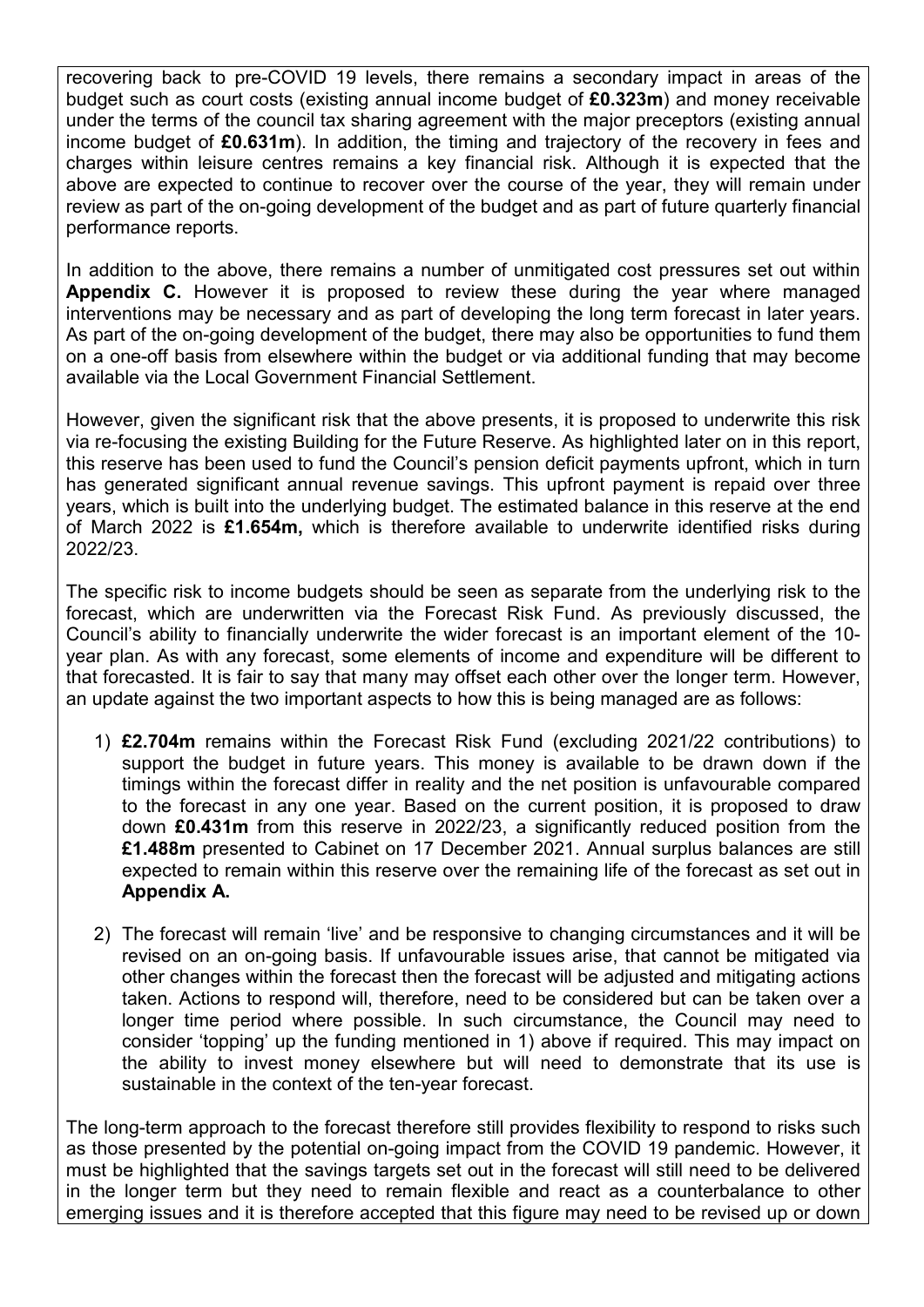over the life of the forecast.

It is important to continue to deliver against the forecast to build confidence in the longer-term approach. This will therefore continue to need robust input from Members and officers where decisions may be required in the short term or on a cash flow basis.

Another aspect to this approach is the ability to 'flex' the delivery of services rather than cut services. As would be the case with our own personal finances, if we cannot afford something this year because of a change in our income, we can potentially put it off until next year. There is a practical sense behind this approach as we could flex the delivery of a service one year but increase it again when the forecast allows.

In addition to the above, it is important to note that the Council has already prudently set aside money for other significant risks in the forecast such as **£1.758m** (NDR Resilience Reserve) and **£1.000m** (Benefits Reserve), which can be taken into account during the period of the forecast if necessary. The Council also holds **£4.000m** in uncommitted reserves, which reflects a best practice / risk based approach to support its core financial position.

In addition to the above, money has been set side to mitigate cost pressures associated with the repair and maintenance of Council assets. When they arise, they are usually significant and the approach taken aims to 'protect' the underlying revenue budget from such items. An Asset Refurbishment Reserve of **£1.269m** has therefore been established for this purpose and the use of this fund can be considered outside of the annual budget setting cycle via a separate decision making process and/or as part of the emerging Corporate Investment Plan.

## **LEGAL**

The arrangements for setting and agreeing a budget and for the setting and collection of council tax are defined in the Local Government Finance Act 1992. The previous legislation defining the arrangements for charging, collecting and pooling of Business Rates was contained within the Local Government Finance Act 1988. These have both been amended as appropriate to reflect the introduction of the Local Government Finance Act 2012.

The Local Government Finance Act 2012 provided the legislative framework for the introduction of the Business Rates Retention Scheme and the Localisation of Council Tax Support.

Subject to Government guidance, a number of Business Rate Reliefs may be provided using powers under S47 of the Local Government Finance Act 1988, which require a local scheme to be developed and approved.

The Calculation of Council Tax Base Regulations 2012 set out arrangements for calculation of the council tax base following implementation of the Local Council Tax Support Scheme. The revised arrangements mean that there are lower tax bases for the district council, major preceptors and town and parish councils.

The Localism Act 2012 introduced legislation providing the right of veto for residents on excessive council tax increases.

Under Section 25 of the Local Government Act 2003, the Chief Finance Officer (S151 Officer) must report to Council, as part of the budget process, on the robustness of estimates and adequacy of reserves. The proposed approach can deliver this requirement if actively managed and will be an issue that remains 'live' over the course of the forecast period and will be revisited in future reports to Members as the budget develops.

In respect of special expenses that form part of the budget setting process, expenditure is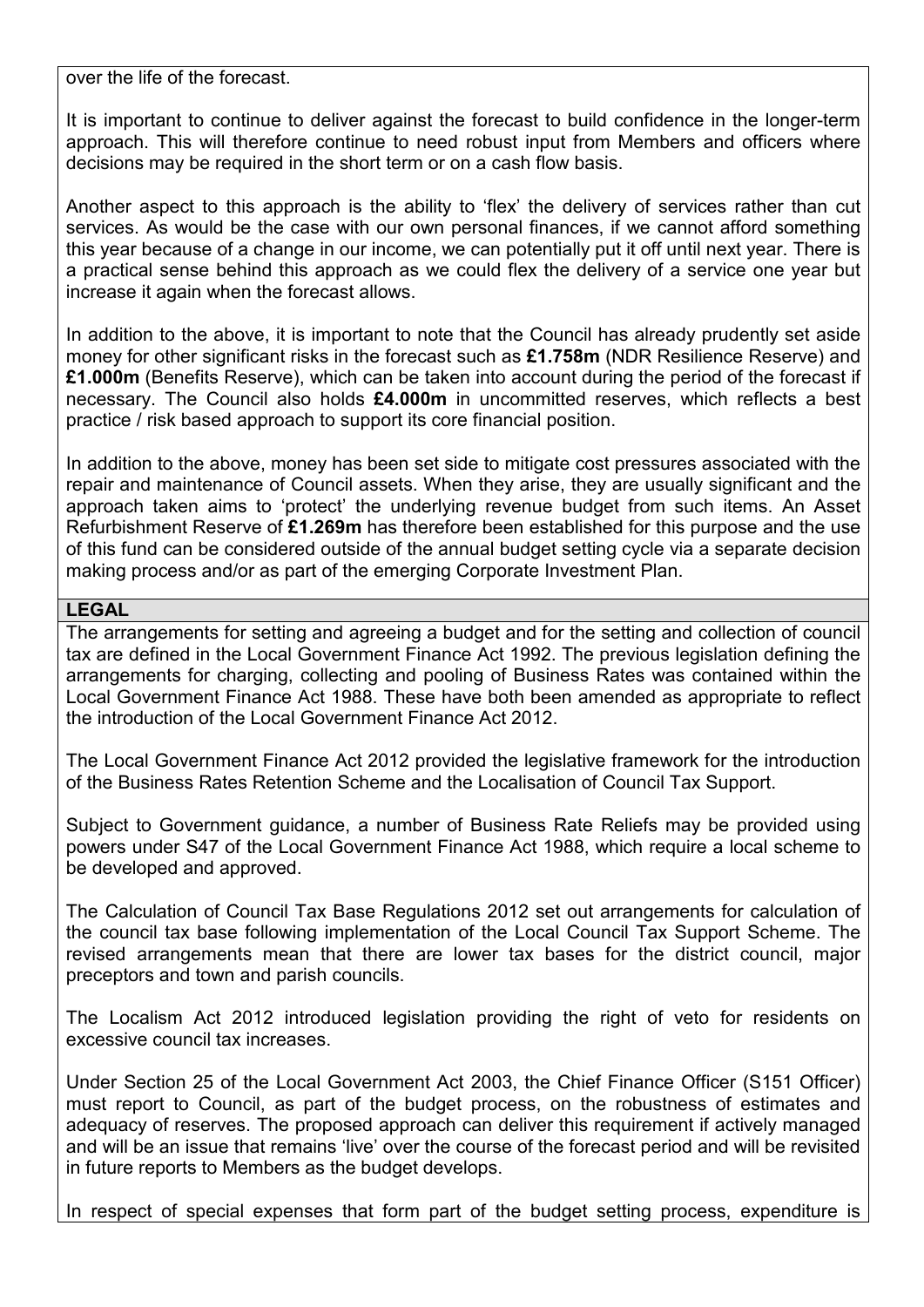classed as a Special Expense if it satisfies the requirements of the Local Government Finance Act 1992, Section 35. The only category relevant to this Council is contained within Section 35(2)(d) relating to concurrent functions with Parish and Town Councils. Under the Local Government Finance Act 1992, the Council must identify as its Special Expense, proposed expenditure on those functions which the Council performs in part of the district but which Parish or Town Councils perform elsewhere in the District. If, in the Council's view, a special expense should properly be charged over the whole of the district's area, the Council may pass an express resolution to this effect (known as a *contrary resolution*).

In order for expenditure to be a Special Expense, there are two conditions that must be fulfilled:

- 1. Expenditure is estimated to be incurred by the District Council in the whole or part of its area on the provision of a function;
- 2. Expenditure on the provision of the same function is to be incurred by at least one parish/town council elsewhere in the district.

*The proposals set out in this report are in accordance with the Council's budget and policy framework.* 

#### **OTHER IMPLICATIONS**

**Consideration has been given to the implications of the proposed decision in respect of the following and any significant issues are set out below.** 

**Crime and Disorder / Equality and Diversity / Health Inequalities / Area or Ward affected / Consultation/Public Engagement.** 

There are no other implications that significantly impact on the financial forecast. However, the ability of the Council to appropriately address such issues will be strongly linked to its ability to fund relevant schemes and projects and determination of the breadth and standard of service delivery to enable a balanced budget to be agreed.

An impact assessment will be undertaken as part of any separate budget decisions such as those that will be required to deliver the necessary savings.

Special expenses are based on the principle of ensuring there is equality across the district in levying Council Tax to residents based on services and facilities provided by Town and Parish Councils in specific areas that are also provided by the District Council.

# **PART 3 – SUPPORTING INFORMATION**

#### **BACKGROUND**

On 17 December 2021 Cabinet considered the Updated Financial Forecast / Budget 2022/23 for consultation with the Resources and Services Overview and Scrutiny Committee. The report set out an estimated deficit of **£1.488m** in 2022/23.

The development of the forecast / budget has continued since Cabinet's meeting on 17 December 2021, primarily to reflect the latest information such as the outcome of the Local Government Finance Settlement. The most up to date position is set out in **Appendix A,** which highlights a reduced deficit position for 2022/23 of **£0.431m.**

Similarly to last year, the most up to date forecast, savings schedule and cost pressure summary are set out in this report. A recommendation is included above that delegates approval of the more detailed budget information and associated appendices, that will be presented to the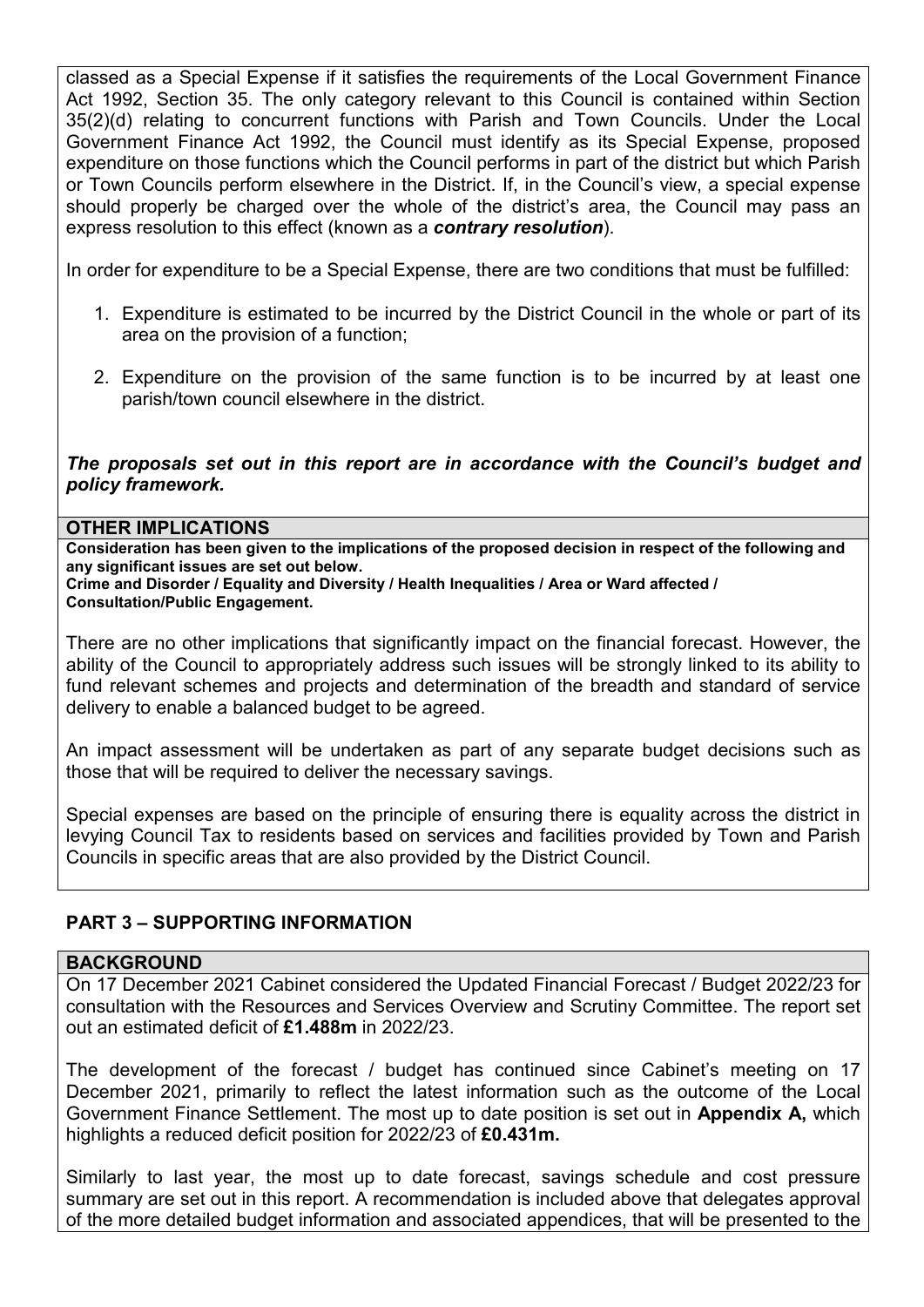Full Council meeting in February, to the Portfolio Holder for Corporate Finance and Governance. It is important to highlight that the more detailed position delegated to the Portfolio Holder will only be a reflection of the updated high level forecast set out in this report.

For completeness, the more detailed / technical information proposed to be delegated to the Portfolio Holder for Corporate Finance and Governance for approval, will include the following:

- *Detailed General Fund revenue estimates, capital programme and reserves 2022/23*
- *Special Expenses 2022/23*
- *Requisite Budget Calculations 2022/23*
- *District Council Taxes for All Areas 2022/23*
- *Precepts on the Collection Fund District Amounts 2022/23*
- *District Council Tax Amounts 2022/23 (excluding Council Tax amounts for Town and Parish, County, Fire and Police services)*
- *Calculation of Estimated Surplus on the Collection Funds for 2022/23*
- *Prudential Indicators 2022/23*

The formal approval of the 'full' council tax levy for the year including the district amount approved by Full Council in February along with the Essex County Council and Police / Fire precepts will be considered by the Human Resources and Council Tax Committee later in February 2022.

# **LATEST FINANCIAL FORECAST AND BUDGET PROPOSALS 2022/23**

As highlighted earlier in this report, the forecast considered by Cabinet at its 17 December 2021 meeting set out a deficit of **£1.488m**.

This deficit has subsequently been revised downwards to **£0.431m**, a change of **£1.057m** as set out in **Appendix A**.

This change is made up of the following adjustments:

 **Growth in Business Rates – Inflation and Business Rates Property Growth – net income of £0.362m has been added to the forecast. (***Lines 3 and 4 – Appendix A***)** 

The final estimated business rates figures for 2022/23 have now been finalised. As mentioned in the report in December, the Government 'froze' the business rate multipliers for 2022/23 resulting in no inflationary allowance being added to the forecast. However, the Government have 'reimbursed' this income within the wider business rate calculations set out within line 4. The removal of the initial inflation amount and the addition of the revised overall business rate figures result in the favourable position now included within the forecast.

 **Collection Fund Surplus b/fwd and Specific Changes in Use of Reserves - net income of £0.079m has been added to the forecast. (***Lines 5 and 14 – Appendix A***)**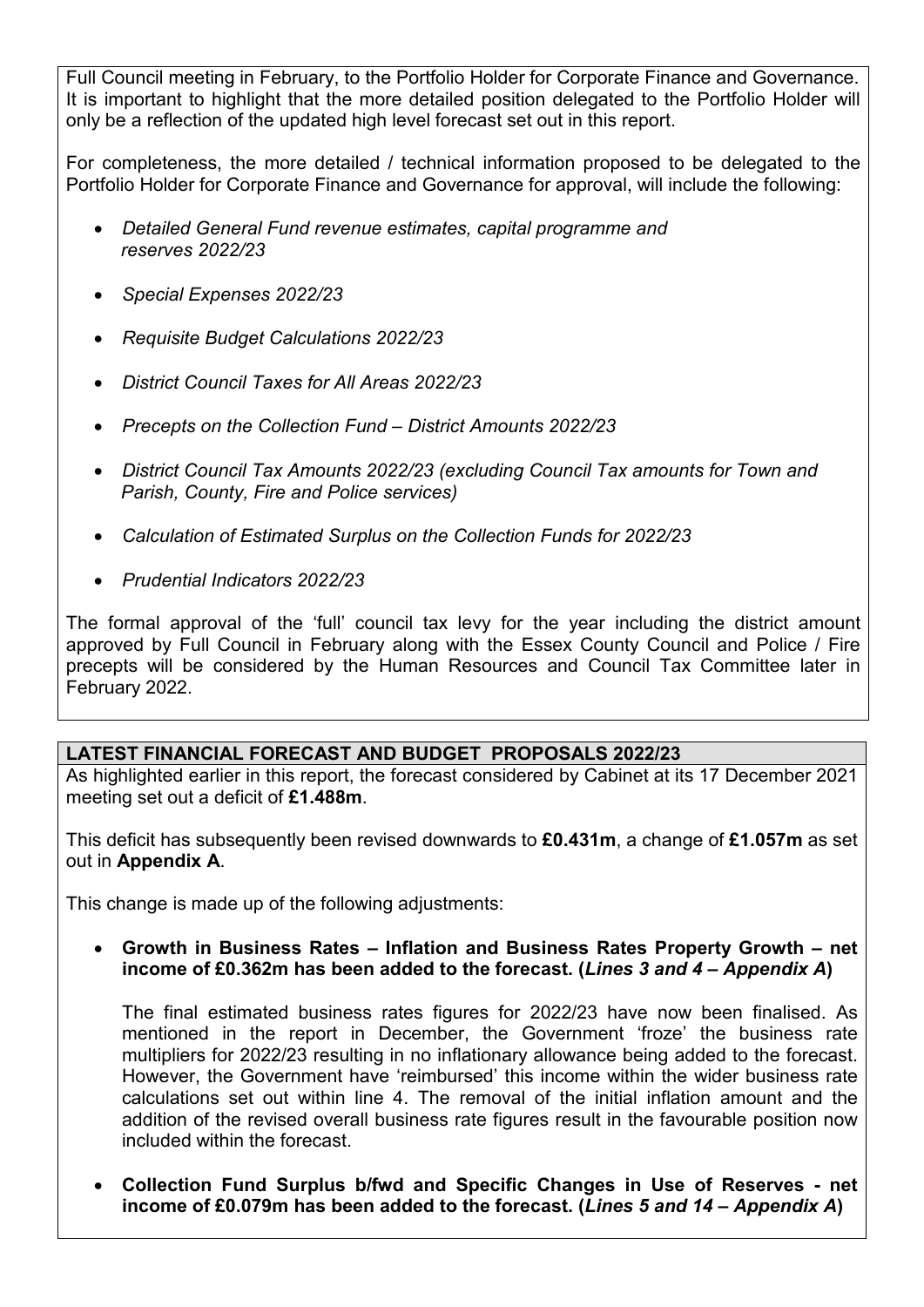These adjustments relate to the on-going technical adjustments required to the forecast to reflect the accounting treatment across years for business rates that are met by Government grants (primarily COVID 19 reliefs). In addition, the proposed adjustment also reflects the 'draw down' of money from reserves to meet the 'foregone' income associated with the termination of the lease of Carnarvon House, supported in 2022/23 and 2023/24 via a one-off contribution from the outgoing leaseholder in 2021/22.

### **RSG and Other Changes Associated with the Local Government Finance Settlement – Increased grant income of £1.020m (***Line 6 – Appendix A***)**

The Government have continued to support Councils via the Revenue Support Grant along with additional grant funding to reflect the current challenges faced by Local Government. This includes 'reimbursement' of the increased national insurance contributions introduced by the Government from April 2022.

In previous years, the Council has reduced the LCTS grant to Town and Parish Councils in line with its own reduction in Revenue Support Grant. The forecast had therefore reduced the grant payable to Town and Parish Council's to nil in 2022/23. However, given the Government have maintained the RSG for at least a further year, the principle of passing some of this funding onto Town and Parish Councils that was established in prior years is proposed to continue into 2022/23. An adjustment of **£0.038m** has therefore been reflected in the forecast. *(Line 12 – Appendix A)*

 **On-going Net Savings – An increase of £0.010m in the total amount of on-going savings achieved.** *(Line 15 – Appendix A)*

This adjustment reflects a recent / separate decision, with further details set out in **Appendix B.**

## **Unmitigated Cost Pressures – An increase in cost pressures of £0.353m** *(Line 16 – Appendix A)*

Given the favourable position generated from the items above, this line of the forecast now reflects the inclusion of a number of important posts (but only on a one-off basis in 2022/23) that were highlighted in the report to Cabinet in December. This approach enables time to review and explore options to potentially fund them on a permanent basis during 2022/23. Please see **Appendix C** for further details.

In respect of cost pressures not currently included within the forecast as set out in **Appendix C**, updates are available for following two significant items:

### *1) Cost of Temporary Accommodation*

The Government have recently confirmed grant funding in 2022/23 of **£0.781m** to support the prevention of homelessness. This level of grant funding will provide essential financial support to respond to this on-going and challenging issue, which in turns supports the decision of not including any additional funding from within the Council's own resources at the present time. However, this position will be monitored during 2022/23 as part of the quarterly financial performance reports.

# *2) Loss of Income from the Crematorium in the first half of 2022/23*

Based on the current procurement timeline associated with the purchase of new cremators, it is likely that the crematorium will not become operational until sometime during the second quarter of 2022/23. Although this will increase the projected net loss of income above the **£0.250m** currently highlighted in **Appendix C,** an early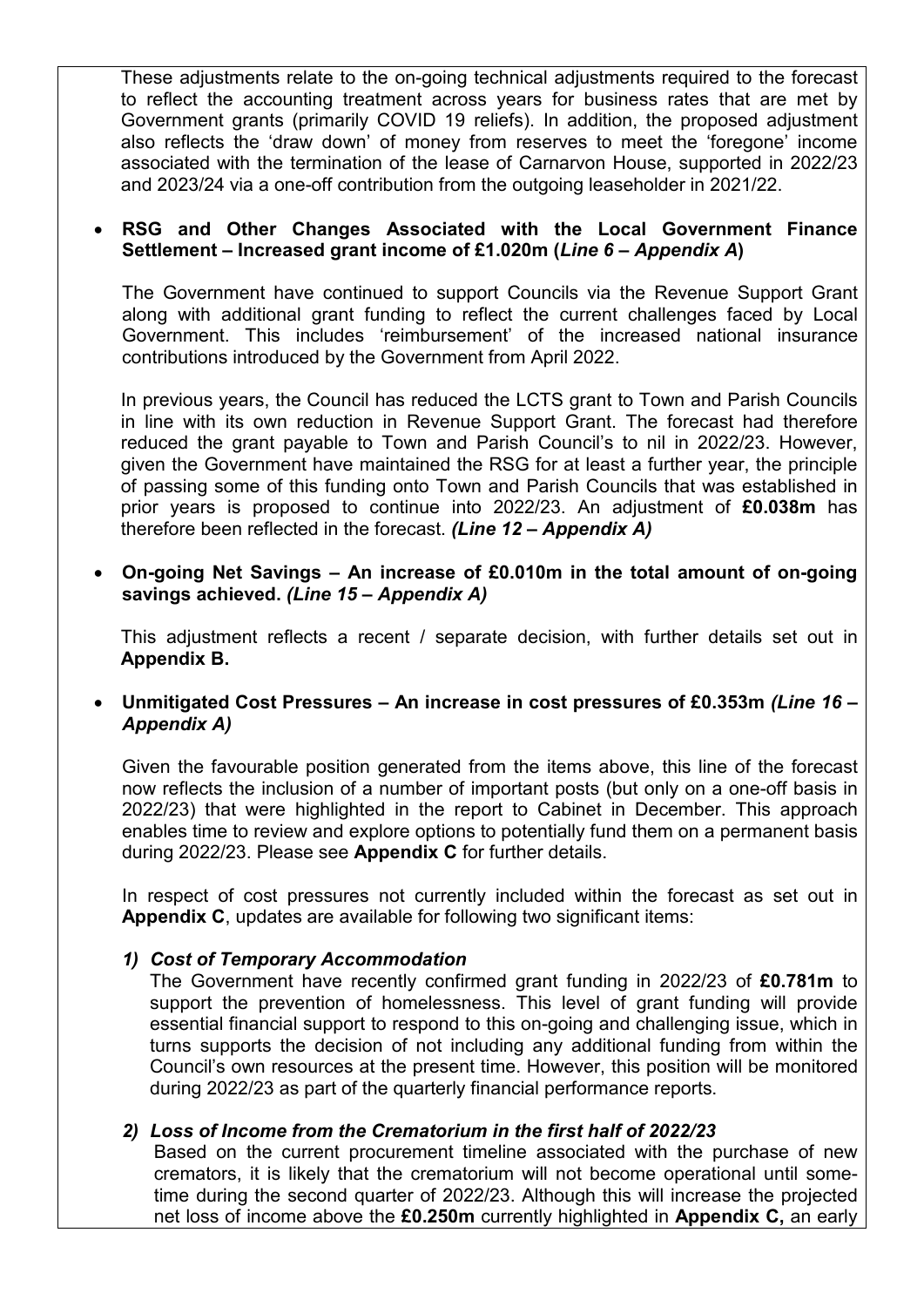assessment of the outcome from the associated procurement processes indicates a significant saving against the cremator replacement budget of potentially up to **£0.400m.** Along with **£0.154m** held in the crematorium reserve, this can provide a significant financial 'offset' against the projected loss of income across 2021/22 and 2022/23.

Based on this improved position, the approach of not including a cost pressure within the base budget for 2022/23 remains in place, but this will be reviewed as part of the in-year and outturn positions for 2021/22 and will be monitored during 2022/23 as part of the quarterly financial performance reports.

 **Other Adjustments - An increase in costs of £0.023m** *(Line 17 – Appendix A)* This line of the forecast reflects a number of smaller adjustments, such as the change in recharges between the General Fund and HRA.

In addition to the above, the Government also confirmed the provisional New Homes Bonus Grant due to the Council in 2022/23 would be **£1.850m**. This will be considered as part of the emerging Corporate Investment Plan, with details set out further on in this report.

# **Council Tax Income**

As part of the Local Government Finance Settlement, the Government announced the council tax 'capping' criteria for 2022/23 and it has been confirmed that District Councils can increase their council tax by 2% or £5, whichever is the greater. An increase of £5 had already been included in the forecast, so subject to agreement by Cabinet / Council, no further changes are required.

A £5 increase results in a council tax for a Band D property of **£182.64** in 2022/23, with a Council Tax Requirement of **£9.112m.**

### **Business Rates Income**

No changes over and above those mentioned earlier in this report have been reflected in the forecast. The Council remains a member of the Essex Business Rates Pool, with its continuing membership proposed for 2022/23. Unless a Local Authority withdraws from the Essex business rates pool, the pool will continue in 2022/23. At present, the forecast does not reflect any financial benefit from being a member of the pool, which will be revisited as part of developing the forecast in future years or reflected in the in-year budget position as necessary during 2022/23.

As part of continuing to provide COVID 19 financial support to businesses, the Government have announced a Retail, Hospitality and Leisure business rates relief scheme for 2022/23. Although limited by a 'cash cap of £110,000, the scheme enables business rate relief of up to 50% to be awarded to those businesses who directly operate within the retail, hospitality and leisure sectors. Although the financial impact / adjustments have been included within the financial forecast set out in this report, the Council is required to agree / adopt a local scheme to enable relief to be granted to qualifying businesses. As the scheme is in effect a mandatory scheme prescribed by the Government with no local discretions applicable, the adoption of a scheme is therefore primarily a governance issue. With this in mind, a delegation is included within the recommendations above to enable an associated scheme to be agreed / adopted before the bills for 2022/23 are sent to businesses during February / March.

# **Capital Programme**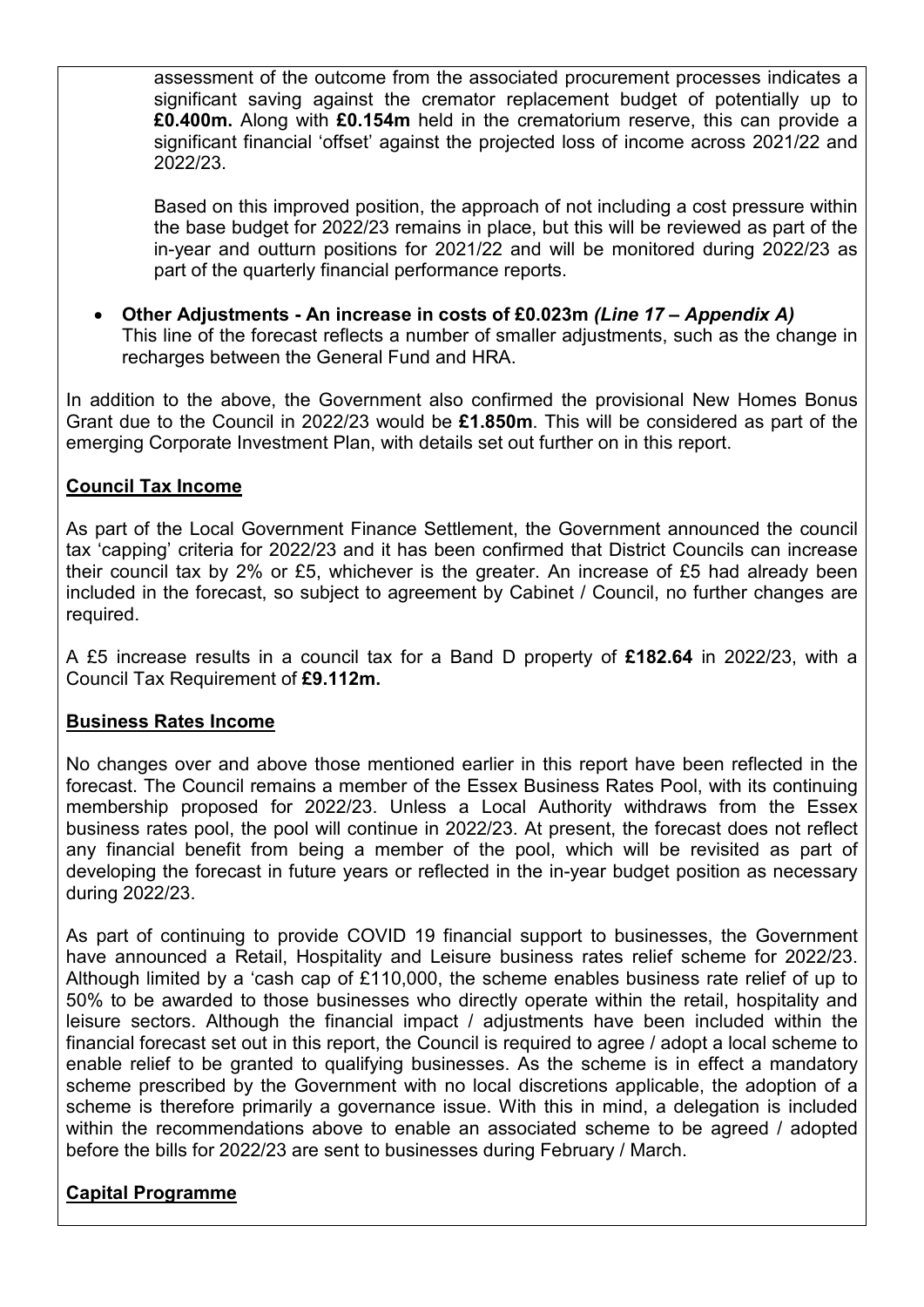No changes to the forecast have been required at this stage.

# **Reserves**

No changes over and above those set out earlier have been required at this stage.

## **Fees and Charges**

Fees and charges are agreed separately by the relevant Portfolio Holder and continue to be reviewed within the framework of the financial forecast and take into account the following key principles:

- general inflationary increases where possible or lower where appropriate / justified
- amounts rounded for ease of application, which may result in a slightly above inflation increase.
- on a cost recovery basis as necessary
- reflect statutory requirements.
- increases where market conditions allow
- to meet specific priorities or service delivery aims / objectives

No changes to the forecast have been required at this stage. Although they are now agreed separately, a full schedule of fees and charges will be provided to Members ahead of the Full Council meeting on 15 February 2022, where the budget for 2022/23 will be considered.

## **Treasury Strategy 2022/23**

In accordance with the Budget and Policy Framework the Treasury Strategy is required to be considered by the Resources and Services Overview and Scrutiny, following which it will be reviewed by Cabinet for recommending to Full Council in March.

As has been the case in previous years, a recommendation is included earlier on in this report to delegate the approval of the Treasury Strategy 2022/23 to the Portfolio Holder for Corporate Finance and Governance for consultation with the Resources and Services Overview and Scrutiny Committee.

### **Corporate Investment Plan**

As mentioned in the report to Cabinet in December, given the pressures on the on-going 'base' revenue budget, it is very unlikely that the long term forecast can generate significant 'surpluses' that can be used to invest in all 'optional' cost pressures.

However, it is important that they are still considered but this can be done outside of the annual 'base' budget setting cycle. Therefore, as part of a key governance action identified within the Annual Governance Statement, a Corporate Investment Plan continues to be developed, which will form part of the overall governance framework in terms of linking corporate priorities and strategies to investment priorities. This framework will take into account a number of key priority 'drivers' such as financial viability / sustainability, non-financial consequences such as reputation / health and safety, the outcome from external assessment / regulatory reviews along with being outcome driven. This approach would also consider the allocation of resources such as staff capacity, capital and IT.

In terms of identification of funding, this could come from external income, money receivable from the government as part of the financial settlement e.g. New Homes Bonus or other new burdens funding. It could also come from the reprioritisation of existing budgets.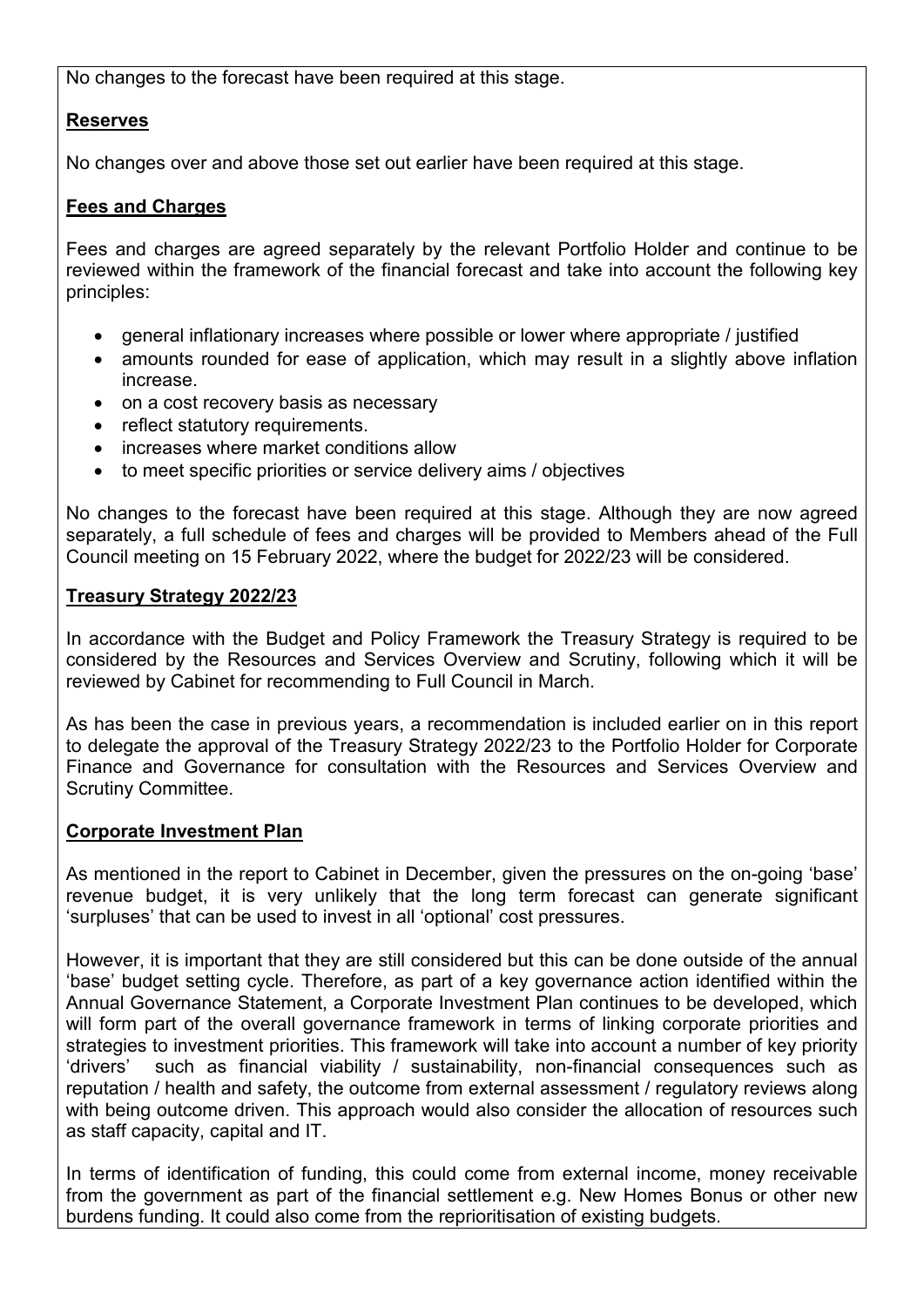This approach will also provide a solid platform to consider additional use of the 'accelerated delivery budget' to further build on the capacity already identified.

In taking the above approach forward it is currently planned to present a separate report to Cabinet in February 2022. This will also provide the opportunity to review the delivery against the Back to Business Plan, with any outstanding items proposed to be considered / incorporated within this wider Corporate Investment Plan going forwards.

## **Other Issues / Considerations**

Although this report sets out the forecast and budget for 2022/23, it also proposed to make an adjustment to the in-year budget for 2021/22, given the relative urgency of the issue that has emerged.

Following the completion of the new committee room in the Town Hall, the next phase of the project involves the installation of enhanced audio and visual equipment not only to support ongoing live streaming, which has proved popular and increases the openness of local democracy, but also to improve the quality of sound within the space and maximising its potential use. The Council has been informed that there is a risk that the project may be delayed into April due to issues in the associated international market and the supply of the necessary equipment.

To respond to this risk, it is proposed to progress the project as soon as possible, with a recommendation set out above to add **£0.064m** to the 2021/22 capital programme, which will be funded by identifying corresponding adjustments elsewhere in the overall budget.

### **BUDGET SUMMARIES**

Based on all of the adjustments set out elsewhere in this report, the proposed budgets for 2022/2023 are summarised below.

### **General Fund Revenue Budget** *(Table 1)*

|                                                       | 2021/22  | 2022/23  |
|-------------------------------------------------------|----------|----------|
|                                                       | Original | Original |
|                                                       | £m       | £m       |
|                                                       |          |          |
| <b>Net Cost of Services</b>                           | 19.172   | 20.107   |
| Revenue Support for Capital Investment                | 0.059    | 0.082    |
| <b>Financing Items</b>                                | (4.973)  | (7.389)  |
| <b>Net Expenditure</b>                                | 14.258   | 12.800   |
|                                                       |          |          |
| Contribution to /(from) Uncommitted Reserve           | 0        | 0        |
| Net Use of Earmarked Reserves                         | (6.642)  | (3.402)  |
| <b>Total Net Budget</b>                               | 7.616    | 9.398    |
|                                                       |          |          |
| <b>Less Funding</b>                                   |          |          |
| Business Rates (excl. S31 Govt. Grant funding)        | (4.599)  | (3.033)  |
| <b>Revenue Support Grant</b>                          | (0.431)  | (0.444)  |
| <b>Collection Fund Balance</b>                        | 6.018    | 3.191    |
|                                                       |          |          |
| <b>Council Tax Requirement (for Tendring District</b> | 8.604    | 9.112    |
| <b>Council)</b> (Excludes Parish Precepts)            |          |          |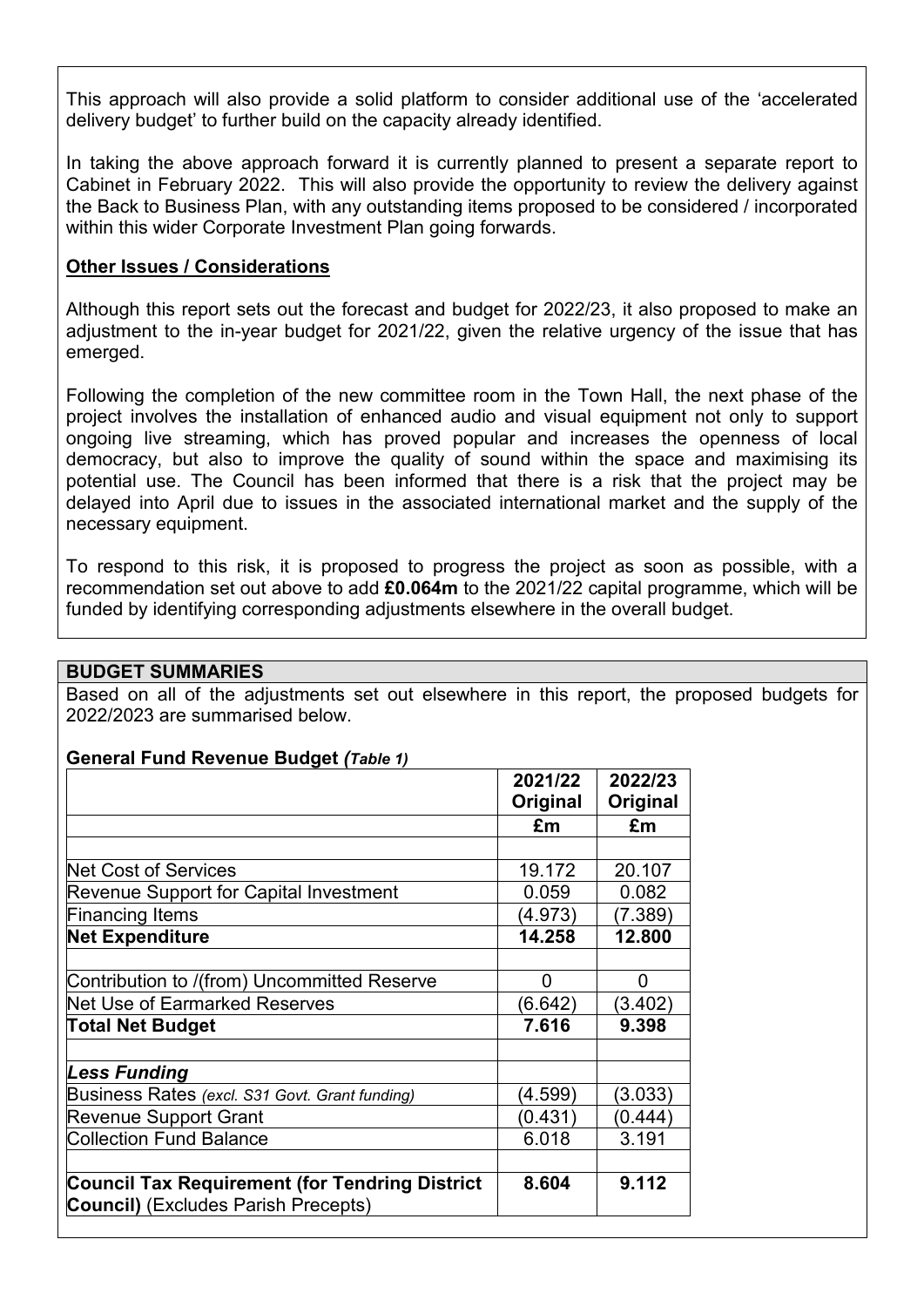The council tax requirement for 2022/23 is based on a Band D council tax of **£182.64**, an increase of **£5** (**2.80%)** over the 2021/22 amount of **£177.64**.

| <b>General Fund Capital Programme (Table 2)</b> | 2022/23       |
|-------------------------------------------------|---------------|
|                                                 | Original      |
|                                                 | <b>Budget</b> |
|                                                 |               |
|                                                 | £m            |
| <b>EXPENDITURE</b>                              |               |
| Communications<br>Information<br>and            | 0.070         |
| Technology Core Infrastructure                  |               |
| <b>Disabled Facilities Grants</b>               | 0.757         |
| Beach Huts at the Walings                       | 0.012         |
| <b>Total Expenditure</b>                        | 0.839         |
|                                                 |               |
| <b>FINANCING</b>                                |               |
| <b>Government Grants</b>                        | 0.757         |
| Direct Revenue Contributions                    | 0.070         |
| <b>Earmarked Reserves</b>                       | 0.012         |
|                                                 |               |
| <b>Total Financing</b>                          | 0.839         |

# **UPDATES TO THE FORECAST FOR THE PERIOD 2023/24 AND BEYOND**

Taking the most up to date position set out in this report, the expected annual position for each remaining year of the forecast is as follows:

| Year    | <b>Net Budget Position</b><br>(including adjusting for<br>prior year use of<br>reserves to balance the<br>budget) | <b>Forecast Risk Fund -</b><br><b>Estimated Surplus</b><br><b>Balance at the end of</b><br>the year |
|---------|-------------------------------------------------------------------------------------------------------------------|-----------------------------------------------------------------------------------------------------|
| 2023/24 | £1.348m deficit                                                                                                   | £2.425m                                                                                             |
| 2024/25 | £1.312m deficit                                                                                                   | £1.613m                                                                                             |
| 2025/26 | £1.205m deficit                                                                                                   | £0.908m                                                                                             |
| 2026/27 | £1.103m deficit                                                                                                   | £0.306m                                                                                             |

Although the figures set out within the table above will change as part of updating the forecast on a regular basis during 2022/23, there have been no issues arising that indicate that the long term approach has become unsustainable. Against this background and as discussed previously, it may not be possible to avoid or mitigate adverse issues, such as cost pressures, over the remaining years of the forecast. However, the level of savings required will need to continue to act as the 'safety valve' with the overall position being subject to further updates as part of reporting the quarterly position going forward.

### **BACKGROUND PAPERS FOR THE DECISION**

Working Papers in Accountancy